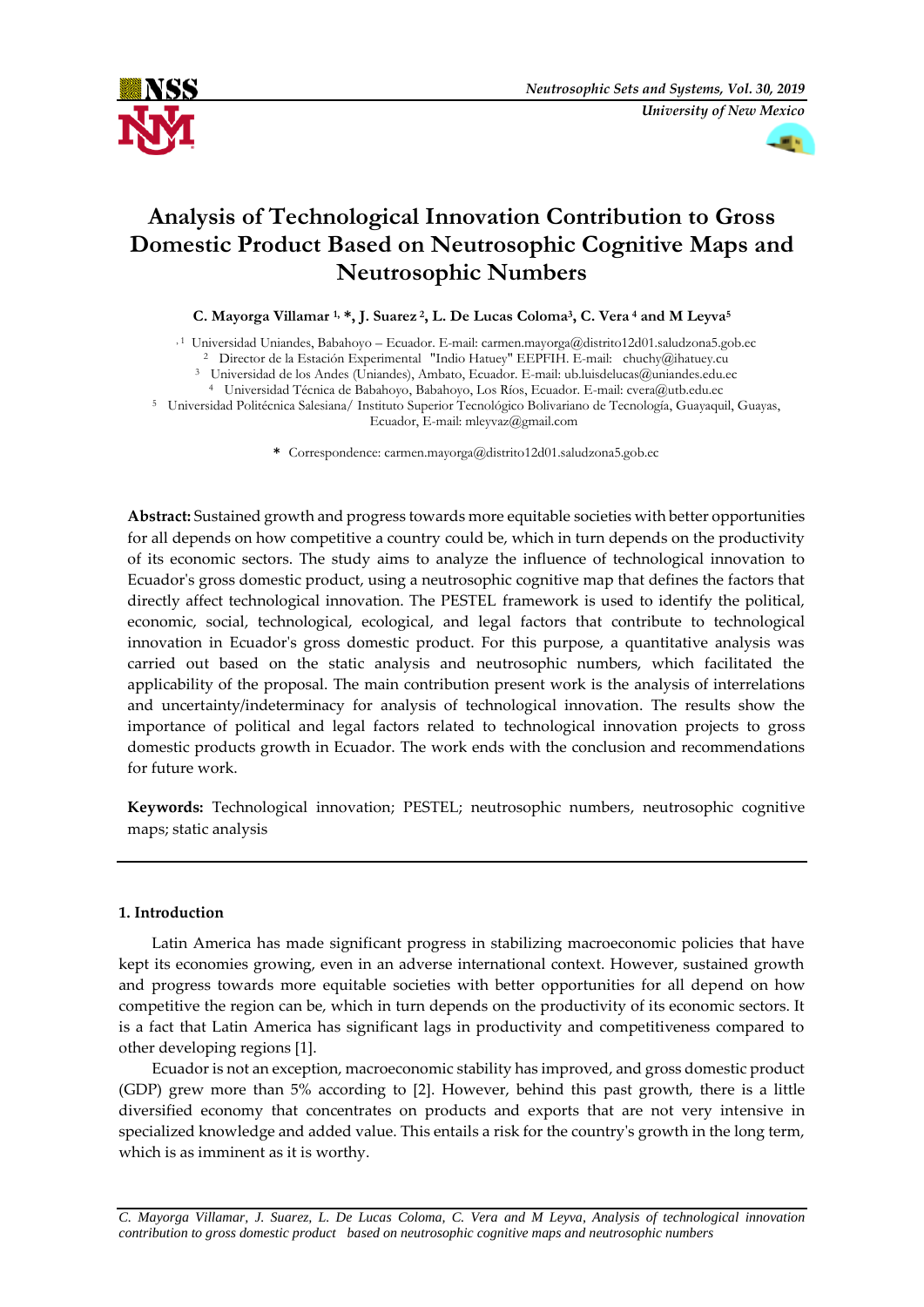The issue of innovation must be analyzed with a systemic approach, which addresses not only the individual performance of the parties but also their interactions. Investment in innovation, acquisition, absorption, modification, and creation of technological and non-technological knowledge are indispensable activities for the development of any economy [3]. When dealing with activities that demand sophisticated inputs, which involve risks and face market failures, their success depends on the systemic and systematic interaction of the public sector, the private sector and the entities capable of generating knowledge.

These coordination needs require a national strategy with short, medium and long term objectives. It is also for this reason that the theme of innovation must be analyzed with a systemic approach, which addresses not only the individual performance of the parties but also their interactions.

The National Innovation System of Ecuador is characterized by unprecedented public investment in innovation activities and the creation of a highly qualified human talent base. This analysis benefits from unprecedented quantitative information on the subject of entrepreneurship and highlights the presence of a critical mass of entrepreneurs who innovate and generate growth opportunities for the country, especially in the services sector.

It should be noted that Ecuador has shown a relatively good economic performance in recent years, but its low starting point means that it still has a way to go before reaching the average level of per capita income in the region. Even high levels of poverty and inequality pose the imperative of growth.

One of the weakest points for Ecuador's growth is the low level of total factor productivity (TFP), which explains more than 70% of the income gap with the United States are is where the role of innovation as an engine of economic growth and productivity takes relevance.

The existence of a causal link between innovation (especially I+D) and growth is reflected in the positive social returns of innovation activities. In the case of Ecuador, the social return rate of investment in I+D would be around 47% and that of investment in physical capital around 12%. This would imply that investing in I+D is almost four times more profitable than an investment in capital, which shows the vast space that exists to invest in I+D and generate value.

Despite the above, innovation does not occur at optimum levels automatically, since there is a set of problems or failures that make the investment in innovation by agents less than the social optimum. These problems can be grouped into four categories:

- 1. Insufficient appropriation of benefits
- 2. Information asymmetries
- 3. High uncertainty
- 4. Coordination problems

From the analysis of existing indicators and the processing of quantitative information, it is observed that Ecuador has a long way to go. Concerning the regulatory framework and the business climate, in Ecuador, people need a lot of days, procedures and money to open a company.

As for the protection of intellectual property, it is inferior to that of all the reference countries in the region. The levels of use of standards remain low compared to the rest of the region

Tax schemes and benefits need higher specificity: they are incentives that favor the retention of profits, which affects the investment in working capital, but they do not point to invest in innovation in a particular way. On the positive side, levels of broadband penetration have increased steadily in recent years and are expected to continue to do so; even Ecuador has been the country in Latin America where the use of the Internet has grown fastest in recent years.

Respectively, different inputs for innovation are analyzed, both empirically and conceptually for the Ecuadorian case, where countries of the region and developed economies are used as a point of comparison. Specifically, investment in I+D and its composition, human talent, and access to credit through the financial market are studied.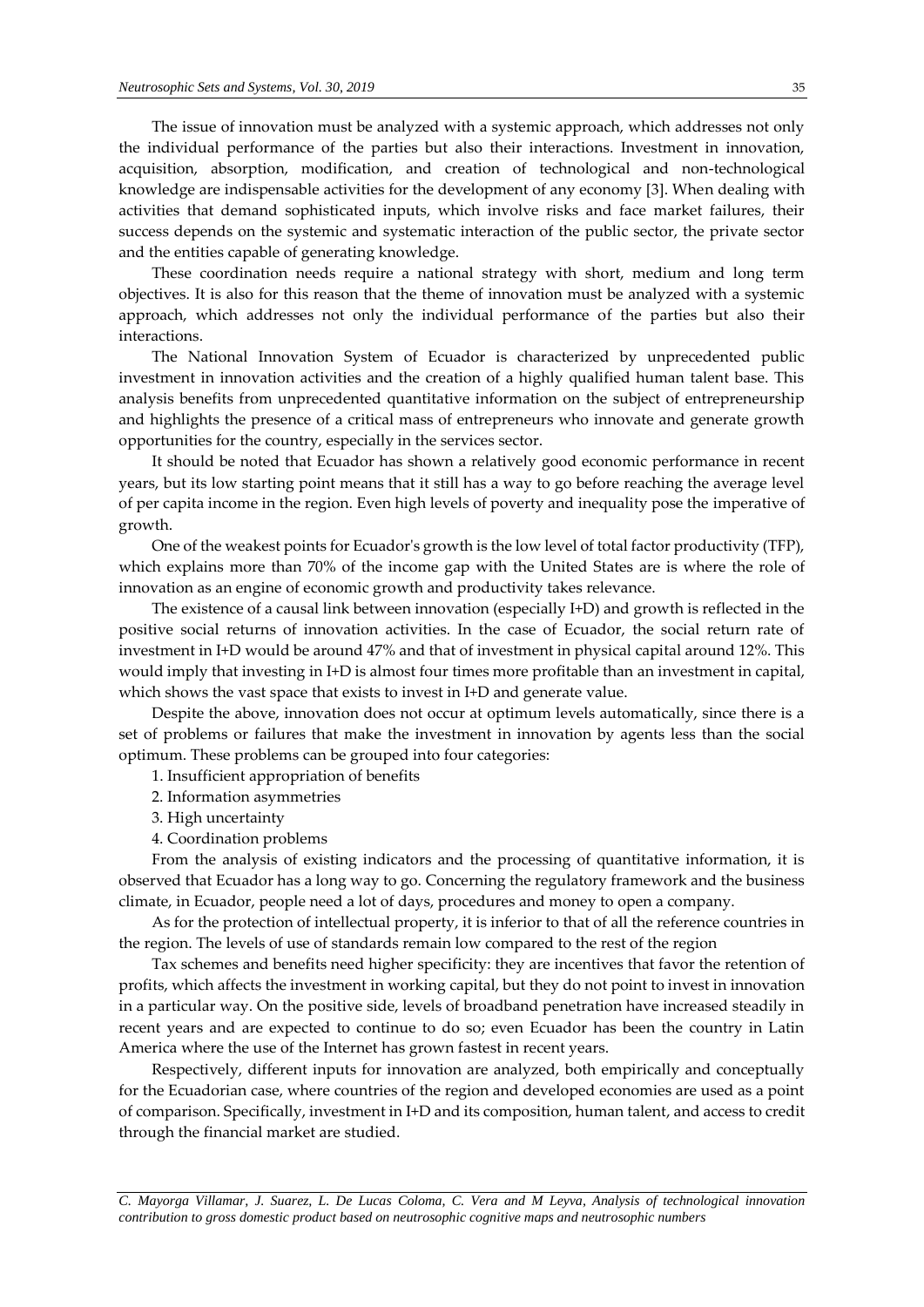The indicator traditionally used to measure the intensity of innovation activities in an economy is the expenditure made in I+D. Human talent is another indicator that is used to measure innovation concerning the Gross Domestic Product, in this sense, Ecuador has achieved significant improvements in the enrolment of students in educational institutions and adequate access to higher education of the students lower quintiles.

Concerning the quality of children's education, Ecuador has participated in some international comparative learning tests, in which it has been documented that the quality of a year in school for the average child in this country is well below international standards and, in the Latin American context, it is among the lowest. On the other hand, both the quality and relevance of the education of higher education also present deficiencies.

It should be noted that Ecuador is one of the Latin American countries with the lowest number of professionals trained in the fields of engineering and sciences. However, in recent years, the public sector has committed a significant amount of resources to reverse this situation. Along with the efforts aimed at raising the coverage and quality of education that is taught in the country, those aimed at promoting the advanced training of professionals, particularly abroad, stand out.

Economic growth, productivity, and innovation have unique importance concerning access to financing; specific data are not available for innovation activities for Ecuador. However, there is a history of access to credit by companies in general that have a direct impact on the Gross Domestic Product.

The main variables that allow us to estimate how successful the results of the inputs are in the contribution of technological innovation to the gross domestic product in Ecuador are those related to patents, publications, and the export of technology. With regard to the evolution of the number of applications entered and the registration of intellectual property in the Ecuadorian Institute of Intellectual Property (IEPI in Spanish), the country has not experienced a substantial change, but only minimal variations are recorded.

Regarding high technology exports, Ecuador has a very low share compared to the rest of the region. These pieces of evidence allow us to see in a general way the current panorama of the National System of Innovation (SNI in Spanish) of Ecuador, an economy that has made great efforts to strengthen its innovation activities, but with significant challenges still to be solved.

Consequently, the level of investment in innovation of an economy is determined by a series of factors, both on the side of inputs and environmental conditions, as well as the results that these inputs and the characteristics that the economy generate. On the side of the environmental factors that facilitate innovation, it is worth mentioning:

The regulatory framework

Protection of intellectual property

Quality control, standardization, and metrology

Tax incentives

Information and communication technologies (TIC)

Productivity is essential for economic growth and the competitiveness of an economy since it reflects the efficiency level of that economy in the generation of its product. Productivity is not everything, but in the long term, it is almost everything. A country's ability to improve its standard of living over time depends almost exclusively on its ability to increase its output per worker [4].

Total factor productivity represents economic growth that is not explained by productive factors, capital, and labor. The technology produces improvements in efficiency, as well as positive externalities that contribute to an increase in production. Therefore, if the productive factors were increased, production would grow more than proportionally, since technological improvement affects the final result.

Current approaches lack analysis of interrelations and uncertainty/indeterminacy for analysis of technological innovation contribution to gross domestic. The use of neutrosophy in cognitive maps is useful because it contributes to the treatment of indetermination and inconsistent information [5].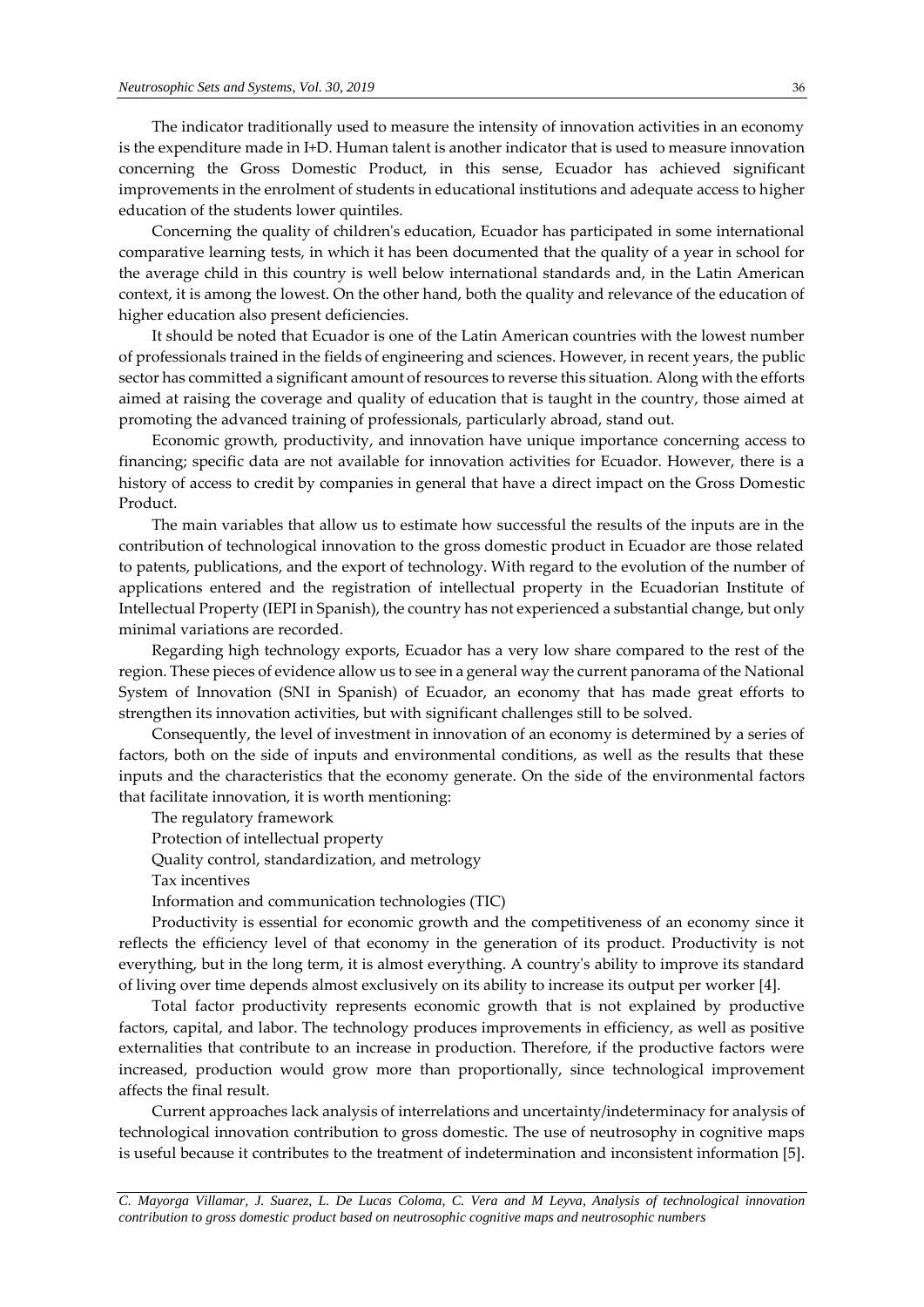Neutrosophic cognitive maps (NCM) are an extension of fuzzy cognitive maps, including indetermination in causal relations [6, 7]. Fuzzy cognitive maps do not include an indeterminate relationship [8], making it less suitable for real-world applications.

In the present study, an analysis of the proposal is made where the possibility of dealing with the interdependencies, the feedback, and indetermination of the technological innovation, and its contribution to the Gross Domestic Product through the use of neutrosophic cognitive maps are presented.

Fuzzy cognitive maps (FCM) are a tool for modeling causal relations interrelations [9]. Connections in FCMs are just numeric, and the relationship between two events should be linear [10]. On the other hand, neutrosophy operates with indeterminate and inconsistent information, while fuzzy sets and intuitionistic fuzzy do not [5]. Neutrosophic cognitive maps (NCM) are an extension of FCM where was included the concept indeterminacy [6, 7], whereas of fuzzy cognitive maps fails to deal with this kind of relation [8]. Neutrosophics decision support is an area of active research with new development in areas of application [11, 12, 13] and group decision making for example [14,15].

In this paper, a model for the analysis of Technological Innovation projects contribution to Gross Domestic Product based on neutrosophic cognitive maps and PESTEL analysis is presented, providing methodological support and making possible dealing with real-world facts like interdependence, indeterminacy and feedback, indeterminacy. This paper continues as follows: Section 2 reviews some essential concepts about NCM. In Section 3, a framework for the show a static analysis based on NCM. Section 4, displays a case study of the proposed model. The paper finishes with conclusions and additional work recommendations.

## **2. Neutrosophic cognitive maps**

Neutrosophic Logic (NL) is a generalization of the fuzzy logic that was introduced in 1995 [16]. According to this theory, a logical proposition P is characterized by three neutrosophic components:

 $NL (P) = (T, I, F)$  (1)

Where the neutrosophic component the degree of true is T, the degree of falsehood is F, and I is the degree of indeterminacy [9]. Neutrosophic set (NS) was introduced by F. Smarandache, who introduced the degree of indeterminacy (i) as an independent component [11].

Additionally, a neutrosophic matrix is a matrix where the elements are  $a = (a_{ii})$  have been replaced by elements in 〈R ∪ I〉. A neutrosophic graph is a graph with at least one neutrosophic edge [7]. If a cognitive map includes indetermination, it is called the neutrosophic cognitive map (NCM) [9]. NCM is based on neutrosophic logic to represent uncertainty and indeterminacy in cognitive maps to deal with real-world problems [17]. An NCM is a directed graph in which at least one edge is an indeterminate border and is indicated by dashed lines [7] (Figure 2).





*C. Mayorga Villamar, J. Suarez, L. De Lucas Coloma, C. Vera and M Leyva, Analysis of technological innovation contribution to gross domestic product based on neutrosophic cognitive maps and neutrosophic numbers*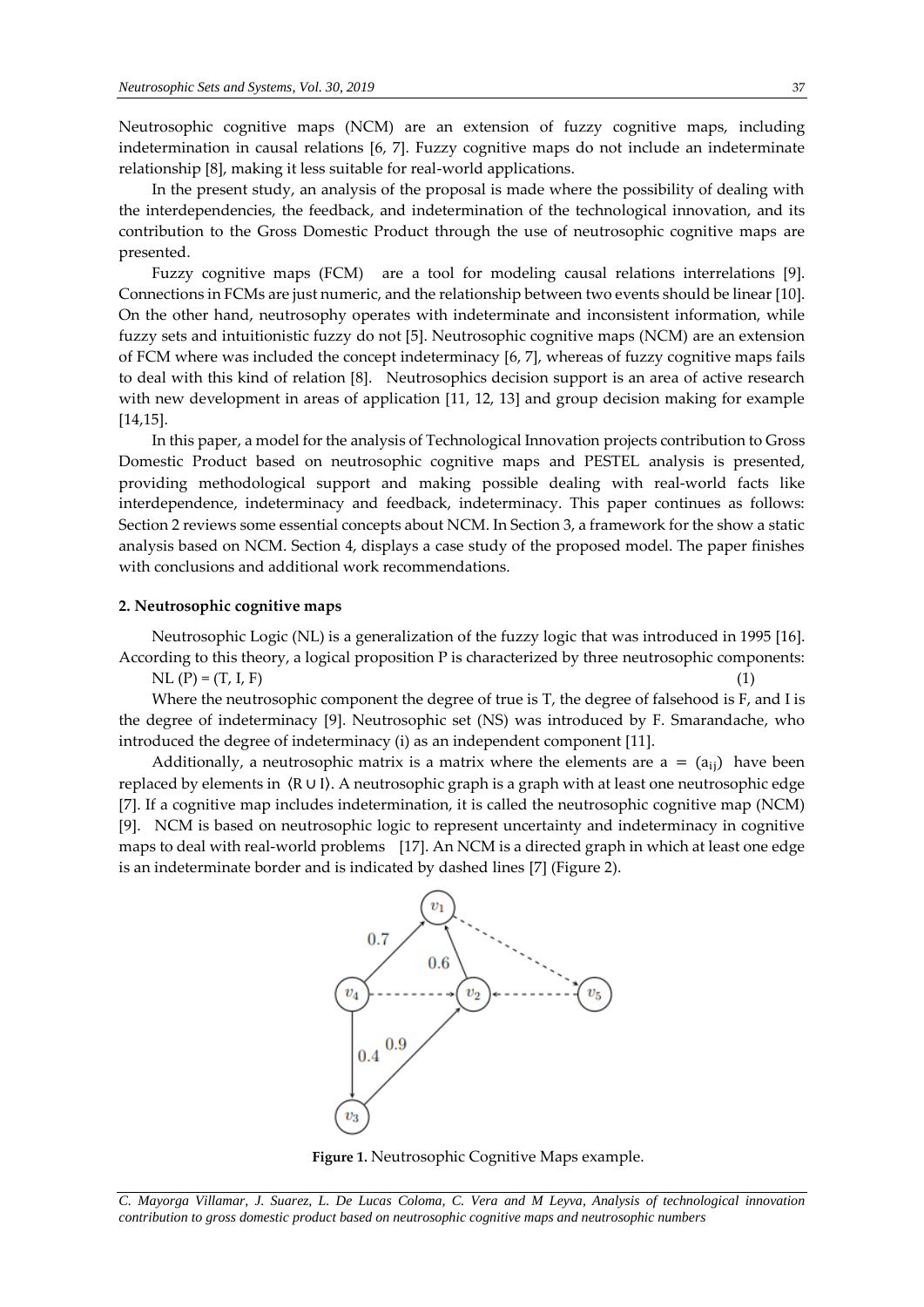In [9] a static analysis of an NCM is presented. The result of the static analysis is in the form of neutrosophic numbers (a+bI, where  $I =$  indeterminacy). A neutrosophic number is a number as follows [14] :

 $N = d + I$  (2)

Where d is the determinacy part, and i is the indeterminate part. For example s: a=5 +I si  $i \in$ [5, 5.4] is equivalent to  $a \in [5, 5.4]$ .

Let  $N_1 = a_1 + b_1 I$  and  $N_2 = a_2 + b_2 I$  be two neutrosophic numbers then the following operational relation of neutrosophic numbers are defined as follows [17]:

 $N_1 + N_2 = a_1 + a_1 + (b_1 + b_2)I$ ;

 $N_1 - N_2 = a_1 - a_1 + (b_1 - b_2)I$ 

A de-neutrosophication process as proposed by Salmeron and Smarandache could be applied giving final ranking values [13]. In the de-neutrosophication process, a neutrosophic value is converted in an interval with two values, the maximum and the minimum value for I. The neutrosophic centrality measure will be an area where the upper limit has I =1 and the lower limit has  $I = 0$ .

## **3. Proposed Framework**

The aim was to develop and further detail a framework based on PESTEL and NCM [15] to analyze the contribution of technology to Gross national product (GNP). The model was made in five steps (graphically, figure 3).



**Figure. 2.** The proposed framework for PESTEL analysis [15]

# .**3.1 Factors and sub-factors identification in the PESTEL method**

In this step, the significant PESTEL factors and sub-factors were recognized. Identify factors and subfactors to form a hierarchical structure of the PESTEL model. Sub-factors are categorized according to the literature [18].

### *3.2 Modelling interdependencies*

In this step, causal interdependencies between PESTEL sub-factors are modeled, consists of the construction of NCM of subfactors following the point views of an expert or a group of experts.

If a group of experts (k) participates, the adjacency matrix of the collective NCM is calculated as follows:

$$
E = \mu(E_1, E_2, ..., E_k)
$$
  
The  $\mu$  operator is usually the arithmetic mean [20]. (3)

#### *3.3 Calculate centrality measures*

Centrality measures are calculated [21] with absolute values of the adjacency matrix from the NCM [19]:

• Outdegree od  $(v_i)$  is the summation of the row of absolute values of a variable in the neutrosophic adjacency matrix and shows the aggregated strengths of connections  $(c_{ij})$ leaving the node.

$$
od(v_i) = \sum_{i=1}^{N} c_{ij}
$$
\n<sup>(4)</sup>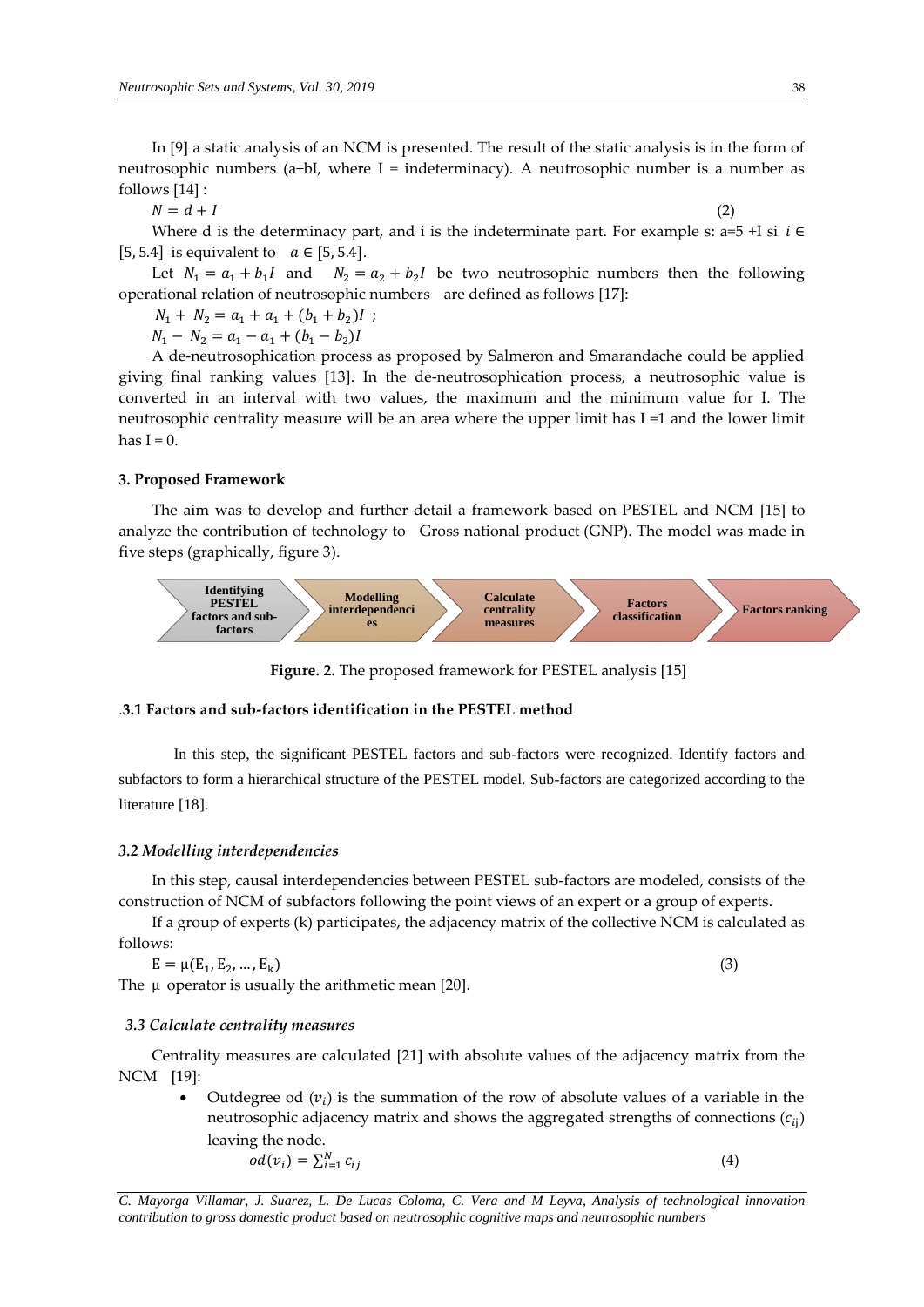- Indegree  $id(v_i)$  is the summation of the column of absolute values of a variable, and it shows the total strength of variables entering into the node.  $id(v_i) = \sum_{i=1}^{N} c_{ji}$ (5)
- The centrality degree (total degree  $td(v_i)$ ), of a variable is the total sum of its indegree and outdegree  $td(v_i) = od(v_i) + id(v_i)$  (6)

## *3.4 Factors classification and ranking*

The factors were categorized according to the next rules:

- The variables are a Transmitter (T) when having a positive or indeterminacy outdegree,  $od(v_i)$  and zero indegree,  $id(v_i)$ .
- The variables give a Receiver (R) when having a positive indegree or indeterminacy,  $id(v_i)$ ., and zero outdegree,  $od(v_i)$ .
- Variables receive the Ordinary (O) name when they have a non-zero degree, and these Ordinary variables can be considered more or less as receiving variables or transmitting variables, depending on the relation of their indegrees and outdegrees.

The de-neutrosophication process provides a range of numbers for centrality using as a ground the maximum & minimum values of I. A neutrosophic value is changed to a value an interval from  $I=0$  to  $I=1$ .

The importance of a variable in an NCM can be known by calculating its degree of centrality, which shows how the node is connected to other nodes and what is the total force of these connections. The median of the extreme values as proposed by Merigo [23] is used to give a real number as a centrality value :

| $\lambda([a_1, a_2]) = \frac{a_1 + a_2}{2}$                       |  |
|-------------------------------------------------------------------|--|
| Then                                                              |  |
| $A > B \Leftrightarrow \frac{a_1 + a_2}{2} > \frac{b_1 + b_2}{2}$ |  |
| Finally, a ranking of variables is given.                         |  |

# *3.3 Factor prioritization*

The numerical value obtained in the previous step is used for sub-factor ranking and/or reduction [21,22]. Threshold values may be set for subfactor reduction. Additionally, sub-factor could be grouped to extend the analysis to ecological, economic, legal, political, social and technological general factors.

## **4. Case Study**

Figure 4 shows the factors from the PESTEL model that are obtained for the analysis of the factors that have the greatest impact on technological innovation and that have an impact on Ecuador's gross domestic product.

| Political                                              | Economic                                                             | Social                              | <b>Technologic</b><br>l all                                         | Ecological                          | Legal                             |
|--------------------------------------------------------|----------------------------------------------------------------------|-------------------------------------|---------------------------------------------------------------------|-------------------------------------|-----------------------------------|
| • Protection<br>of<br>intellectual<br>property<br>(P1) | •Quality<br>control,<br>standardiza<br>tion and<br>metrology<br>(E1) | $\bullet$ Tax<br>incentives<br>(S1) | •Informatio<br>n and<br>Communica<br>tion<br>Technologi<br>es $(T)$ | •Environment<br>al measures<br>(C1) | • Regulatory<br>framework<br>(L1) |

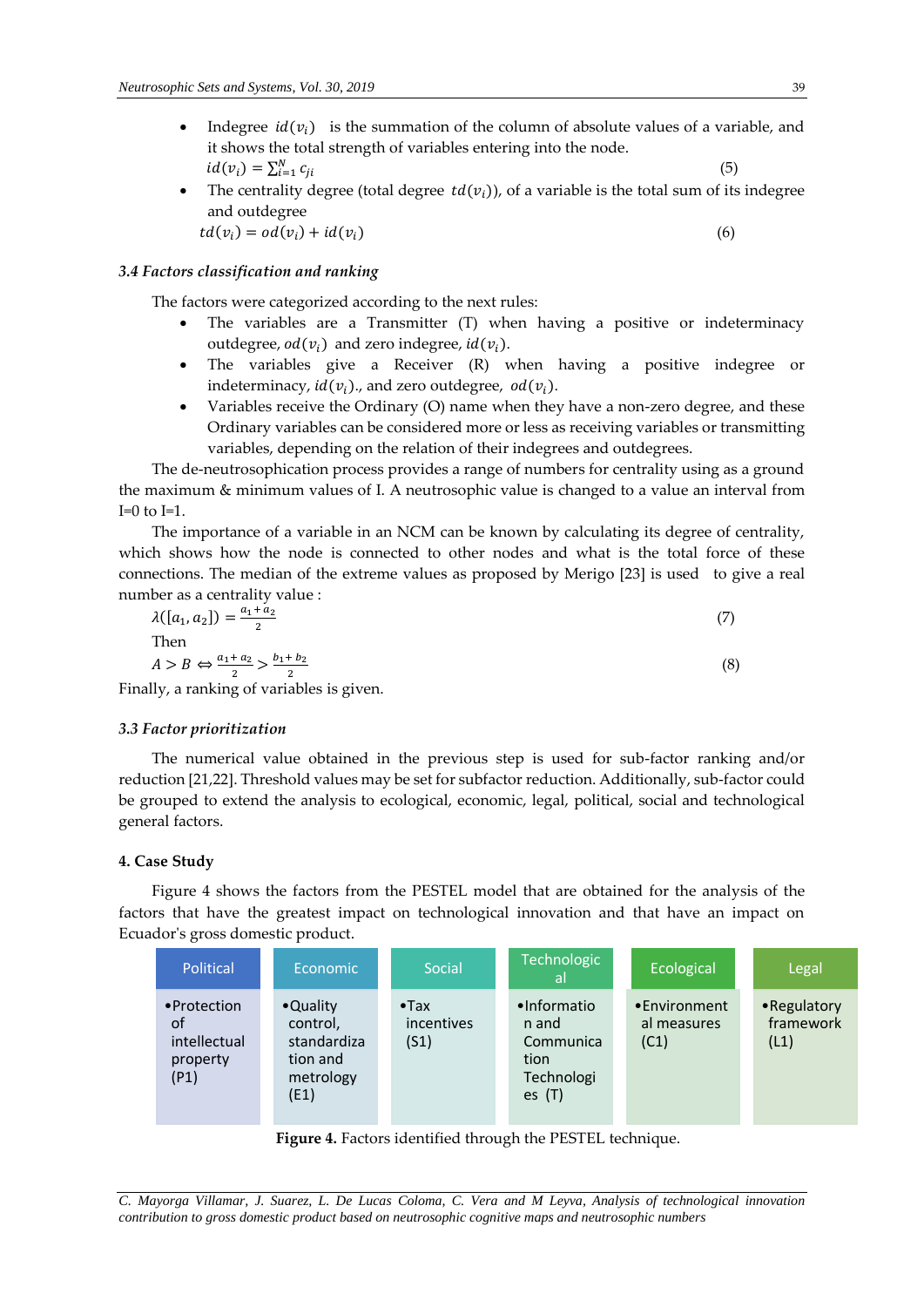Obtained the characteristics corresponding to the factors of the PESTEL model, later are analyzed taking into account that the PESTEL model is a strategic analysis technique to define the context of a determined area through the analysis of a series of external factors [18, 19]. The PESTEL analysis incorporates in PEST analysis the ecological and legal factors into the so that in the present investigation, a PEST analysis was previously carried out and extended to include those factors.

In the present study, neutrosophic cognitive maps, for better interpretability is used as a tool for modeling the characteristics that are related the factors that affect technological innovation and that have an impact on Ecuador's gross domestic product.

For the evaluation of the PESTEL factors are modeling with a neutrosophic cognitive map. The factors found with the PESTEL technique and the causal connection to each factor that was represented in figure 4 are taken into account. NCM is used as a tool for modeling the characteristics that are related to the factors that affect technological innovation and that have an impact on Ecuador's gross domestic product. The neutrosophic cognitive map in the present study is developed through experts' knowledge. The neutrosophic adjacency matrix obtained is shown in Table 1.

|                |                |    |                |           | -------        |     |
|----------------|----------------|----|----------------|-----------|----------------|-----|
|                | P <sub>1</sub> | E1 | S <sub>1</sub> | <b>T1</b> | C <sub>1</sub> | T 1 |
| P <sub>1</sub> |                |    |                |           |                |     |
| E1             |                |    |                |           |                |     |
| S <sub>1</sub> | 0.4            |    |                |           |                |     |
| T <sub>1</sub> |                |    |                |           |                |     |
| С1             |                |    |                |           | 0.25           |     |
| ຳ              |                |    |                |           | 0.25           |     |

**Table 1.** Neutrosophic adjacency matrix.

Based on the neutrosophic adjacency matric centralities measures are calculates (Table 2)

| <b>Table 2.</b> Measures of centrality, outdegree, indegree |      |      |  |
|-------------------------------------------------------------|------|------|--|
| Node                                                        | Id   | Od   |  |
| D1                                                          | 0.4  |      |  |
| E1                                                          |      |      |  |
|                                                             |      | 0.4  |  |
| T1                                                          |      |      |  |
|                                                             | 0.25 | 0.25 |  |
|                                                             |      | 0.25 |  |

**Table 2.** Measures of centrality, outdegree, indegree

When the centrality measures are calculated, the nodes of the neutrosophic cognitive map are classified according to rules presented in section 3.4.

| <b>Table 3.</b> Classification of the nodes. |  |  |
|----------------------------------------------|--|--|
|                                              |  |  |

|                | Transmitter<br>node | Receiving<br>node | Ordinary |
|----------------|---------------------|-------------------|----------|
| P <sub>1</sub> |                     | X                 |          |
| E1             |                     |                   |          |
| S <sub>1</sub> | $\mathbf{x}$        |                   |          |
| T <sub>1</sub> |                     |                   |          |
| C1             |                     |                   | X        |
| I 1            | x                   |                   |          |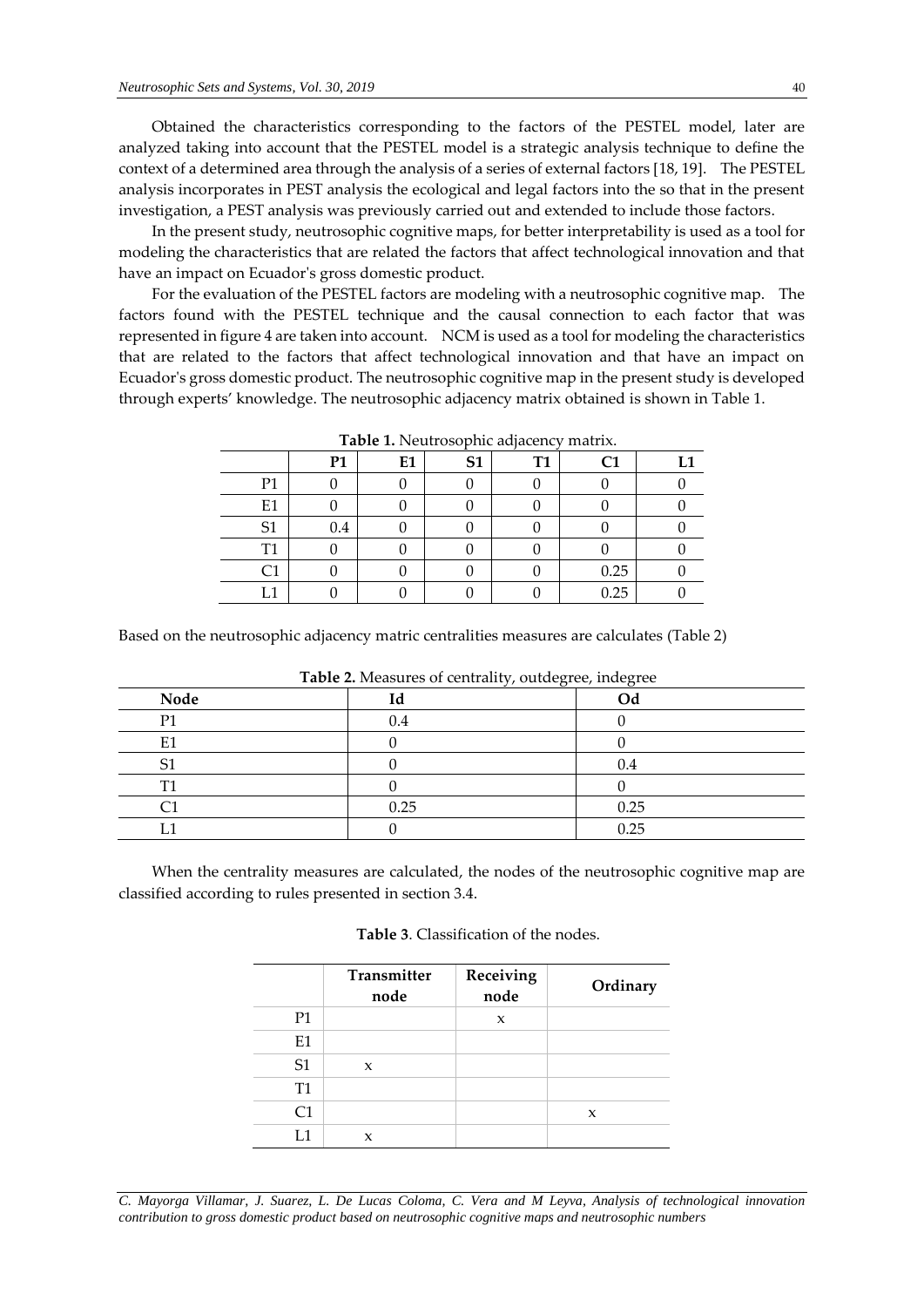The total centrality (total degree  $td(vi)$ ), is calculated through equation 6. Finally, we work with the mean of the extreme values, which is calculated through equation 7, which is useful to obtain a real number value [24]. A value that contributes to the identification of the characteristics to be prioritized according to the factors obtained with the PESTEL framework. The results are the same as those shown in Table 4.

| <b>Table 4.</b> Total centrality. |      |  |  |
|-----------------------------------|------|--|--|
|                                   | td   |  |  |
| P <sub>1</sub>                    | 0.4  |  |  |
| E1                                |      |  |  |
| S1                                | 0.4  |  |  |
| T1                                | O    |  |  |
| C <sub>1</sub>                    | 0.50 |  |  |
| L1                                | 0.25 |  |  |

From these numerical values, the following ranking is obtained:

# $C_1 > P_1 \approx S_1 > L_1 > E_1 \approx T_1$

Factors to address in terms of technological innovation, which have an impact on Ecuador's gross domestic product, are mainly ecological, political, social and legal. The measures of the central position of the factors obtained through the PESTEL technique and analyzed according to the use of the static analysis in NCMS are shown in Figure 5. Each sub-factor were grouped to obtain the results.



**Figure 5.** Central position values grouped by factors.

The results show the importance of political and legal factors related to technological innovation projects to gross domestic products growth in Ecuador. Furthermore, economical and technology factor have least importance but further work need to be developed. Handling the problem as a multiobjetive / multicriteria one [28,29], the use of SVN numbers and another neutrosophic tool for better interpretability are among future improvements in the method proposed in this paper [30, 31].

## **5. Conclusions**

In the present study, a characterization of the factors to be attended in terms of technological innovation is carried out, according to its impact on Ecuador's gross domestic product. The PESTEL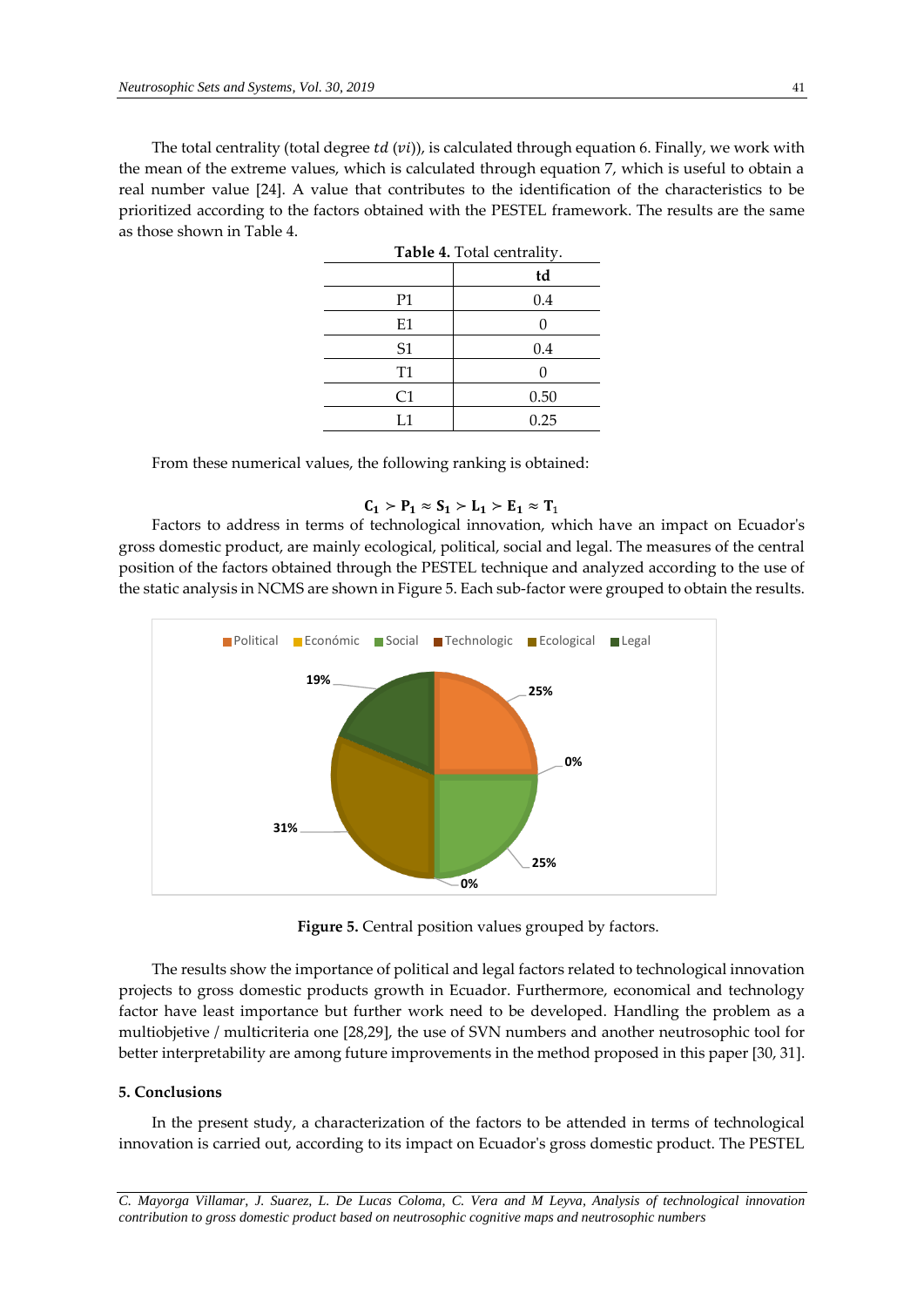technique was used, which contributed to the analysis of the environment, identifying the fundamental factors that have a significant impact on technological innovation factors impacting Ecuador's gross domestic product. The characteristics were modeled using neutrosophic cognitive maps, taking into account the indeterminacy and interdependencies between the characteristics and the factors identified with the PESTEL technique. A quantitative analysis based on the static analysis provided by the use was made of neutrosophic cognitive maps and centrality measures. It is shown that technological innovation, which has an impact on Ecuador's gross domestic product, must be addressed in terms of ecological, political, social and legal factors mainly. The case study shows the importance of political and legal factors related to technological innovation projects to gross domestic products growth in Ecuador

Future work will concentrate on extending the model to express importance and interrelation using Fuzzy/Neutrosophic Decisions Maps. Another are of future work is development of a software tool to support the process.

## **Acknowledgements**

The authors are highly grateful to the Referees for their constructive suggestions.

## **Conflicts of Interest**

The authors declare no conflict of interest.

## **References**

- 1. R. Devlin, y G. Moguillansky. Breeding Latin American Tigers: Operational Principles for Rehabilitating Industrial Policies. Washington D.C.: Banco Mundial.
- 2. Banco Mundial. Indicadores Del Desarrollo Mundial (World Development Indicators). Última modificación 18 de diciembre de 2013. Washington, D.C.: Banco Mundial. Disponible en http://data.worldbank.org/data-catalog/world-development-indicators
- 3. J.C. Navarro, J. J. Llisterri y P. Zúñiga. La importancia de las ideas: innovación y productividad en América Latina". En: C. Pagés, La era de la productividad: cómo transformar las economías desde sus cimientos, (2010), pp. 265-304. Serie Desarrollo en las Américas (DIA). Washington, D.C.: BID.
- 4. P. Krugman. The Age of Diminished Expectations. (1994), Cambridge, MA: MIT.
- 5. M. Leyva, F. Smarandache. Neutrosofía: Nuevos avances en el tratamiento de la incertidumbre, Pons, Bruselas, 2018.
- 6. K. Pérez-Teruel and M. Leyva-Vázquez. Neutrosophic logic for mental model elicitation and analysis. Neutrosophic Sets and Systems: (2012), p. 30.
- 7. W.V. Kandasamy and F. Smarandache. Fuzzy Neutrosophic Models for Social Scientists. (2013), Education Publisher Inc.
- 8. M. Kumar, K. Bhutani, and S. Aggarwal. Hybrid model for medical diagnosis using Neutrosophic Cognitive Maps with Genetic Algorithms. in Fuzzy Systems (FUZZ-IEEE). IEEE International Conference on. 2015. IEEE.
- 9. M. Leyva-Vázquez, et al. The Extended Hierarchical Linguistic Model in Fuzzy Cognitive Maps. In International Conference on Technologies and Innovation, (2016). Springer.
- 10. L.A. Zadeh. Fuzzy sets. Information and Control, 1965. 8(3): p. 338-353.
- 11. Abdel-Basset, M., Mohamed, R., Zaied, A. E. N. H., & amp; Smarandache, F. (2019). A Hybrid Plithogenic Decision Making Approach with Quality Function Deployment for Selecting Supply Chain Sustainability Metrics. Symmetry, 11(7), 903.
- 12. Abdel-Basset, M., Nabeeh, N. A., El-Ghareeb, H. A., & amp; Aboelfetouh, A. (2019). Utilising neutrosophic theory to solve transition difficulties of IoT-based enterprises. Enterprise Information Systems, 1-21.